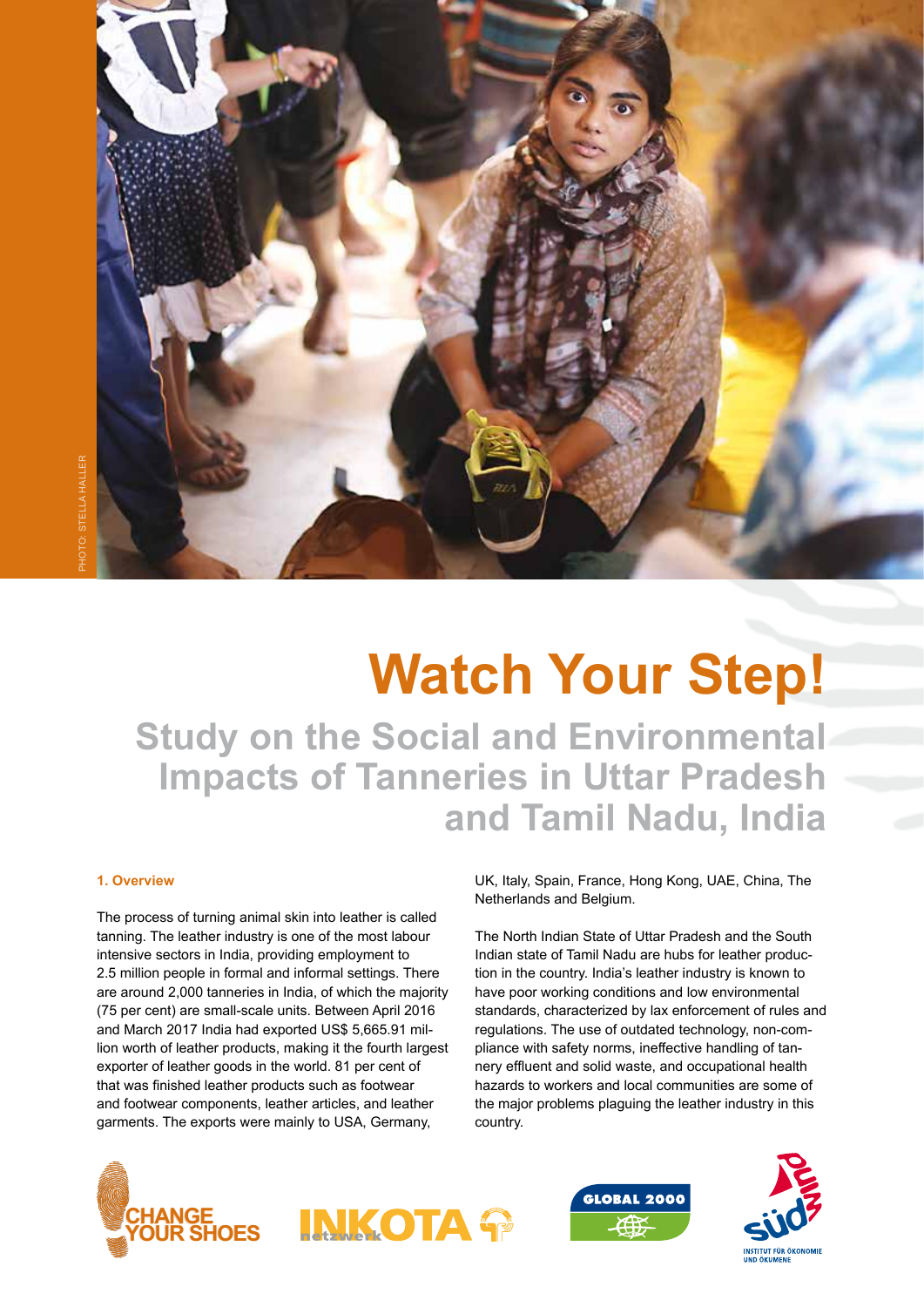# **2. Chrome Tanning and Environmental Hazards**

During tanning the raw hide of the cattle and livestock is converted into semi-finished or finished leather. The skin is salted so that it does not decompose and the flesh and hair are removed. Then it is tanned with either vegetable extracts or chemicals. Chromium tanning is the most common form of tanning: it takes only a few hours for the chromium-tanned leather to be finished, compared to a few days for vegetable-tanned leather. The tanning process produces large amounts of wastewater and solid waste. Processing 1,000 kg of raw hide requires 500 kg of chemical substances, and leaves approximately 600 kg of solids and 15 to 50 cubic metres of effluent as residue.

Chromium commonly occurs in two forms. Trivalent chromium or chromium III (Cr(III)), a naturally occurring element that is relatively stable and does not cause health problems in general; and hexavalent chromium or chromium VI (Cr(VI)).

Cr(VI) is not intentionally used in tanning, but may be formed during the process through the use of an intermediate chemical, or by indirect oxidation, ageing or UV exposure, and it can form in ageing leather.

The tanning processes contribute significantly to chemical oxygen demand (COD), total dissolved solids (TDS), chlorides, sulfates and heavy metal pollution in water bodies.

An estimated 50,000 tonnes of solid waste are generated from chromium tanning in India every year. It includes flesh, trimmings, chrome shavings and buffing dust, and is either dumped or crudely processed into glue, chicken feed and manure.

## **Impacts on Water and Soil**

- In tanning, 40 to 45 litres of water are required to process only 1 kg of raw hide or skin. Many tanneries are located on riverbanks, for access to surface water. Groundwater reserves in India have also been exploited extensively by the industry.
- Chromium can contaminate surface water and groundwater, through poorly treated or untreated wastewater and by leaching from improperly dumped solid waste.
- It is possible that chromium also reaches water bodies through the application of toxic sewage sludge and irrigation water on fields.
- The use of contaminated sewage sludge and wastewater on the fields also has adverse effects on crop growth, which affects the livelihood of the rural population near tanneries. Soil and water contaminated with hexavalent chromium pose severe threats to the health of local communities.

# **3. Working conditions in the tanning industry in India**

The majority of workers employed in the leather sector in India work under precarious conditions.

# **Fig.1 Water requirement for tanning process**



### SOURCE: Sundar, V. J. et al. (2001). Water Management in Leather Industry, In: Journal of Scientific & Industrial Research, Vol.60, 443-450. http://nopr.niscair.res.in/bitstream/123456789/26498/1/JSIR%2060(6)%20443-450.pdf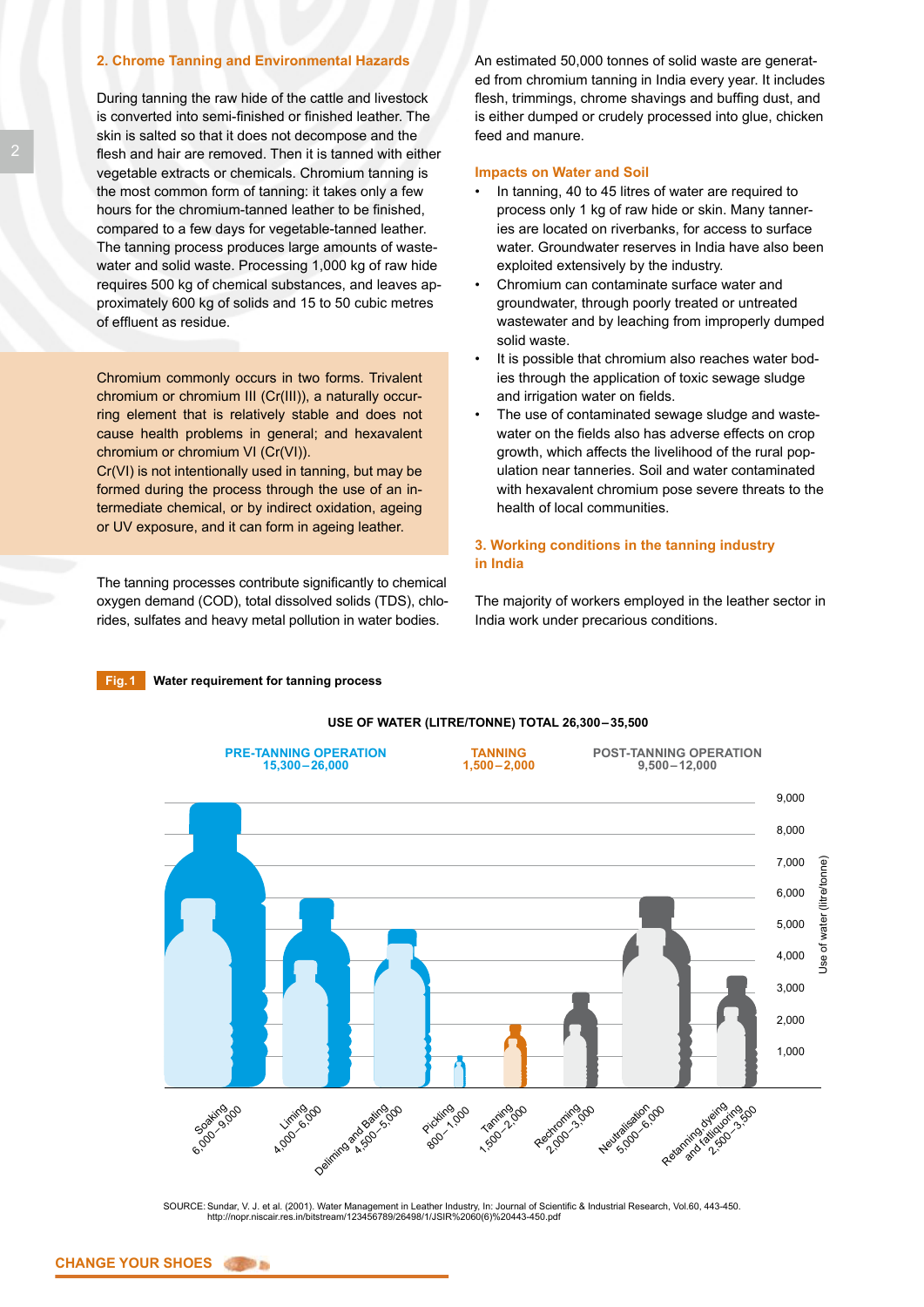- The leather sector is characterised by low wages, casualization of labour, lack of Employee State Insurance (ESI) and Employee Provident Fund (EPF) cover, and long working hours.
- Workers in the sector, especially those in tanneries, are often paid even less than the legal minimum wage (ranges between 50 and 100 € per month depending on the State). Most workers in the tanneries work on a piece rate basis, and workers' incomes are directly proportional to their daily productivity.
- A large number of internal migrant workers are employed in leather clusters, such as Ranipet and Chrompet in South India. The working conditions of these migrants, who are usually accommodated within tannery premises, are even more precarious.
- Tannery workers are prone to a variety of occupational health and safety hazards associated with toxic chemicals, dangerous machinery and equipment, with little or no training provided.

# **4. Field Research carried out in North and South India in 2017**

During two field visits to Uttar Pradesh and Tamil Nadu as part of the international "Change your Shoes" campaign, the research teams found that local tanneries often do not handle effluent and solid waste according to legal and environmental norms. Our research has shown that workers in tanneries are systematically exploited and have no means to improve their working conditions.

# **Summary of Results: Environmental Impacts**

The soil and water samples collected during our field trip to Kanpur and Agra helped to identify two main environmental problems strongly affecting the people living near the tanning industry. The first is the indiscriminate disposal of COPR<sup>1</sup> to open land, contaminating water bodies in a wide radius around the dump sites. Hazardous Cr(VI) keeps leaching out of the waste for decades, poisoning the environment and local communities. The second main problem we witnessed was the pollution and destruction of agricultural soils by applying chromium-rich irrigation water and sewage sludge – thus making the soils unfit for cultivating and damaging the crops that ensure the rural population's survival. Earlier studies also report on chromium contamination of groundwater around tanning clusters. Residents and farmers interviewed at all locations confirm that the quality of groundwater in these areas had deteriorated due to the tanneries, leading to a severe shortage of drinking water in some areas in periods of drought.

Improper disposal of solid waste and ineffective treatment of tannery effluent have caused damage to soil, crop growth and water resources. Even though the Indian environmental regulations for the tanning industry are as stringent as international regulations, there is a wide gap between those regulations and their implementation by the tanneries.

When producing the tanning agent Basic Chromium(III) Sulfate (BCS) which is used for chrome tanning, the waste product Chromite Ore Processing Residue (COPR) is generated.



**Tannery worker in Uttar Pradesh**  PHOTO: STELLA HALLER



**Water pollution related to chrome tanning**  PHOTO: VIJAY SENTHIL KUMAR



**Disposal of solid waste on river banks**  PHOTO: STELLA HALLER